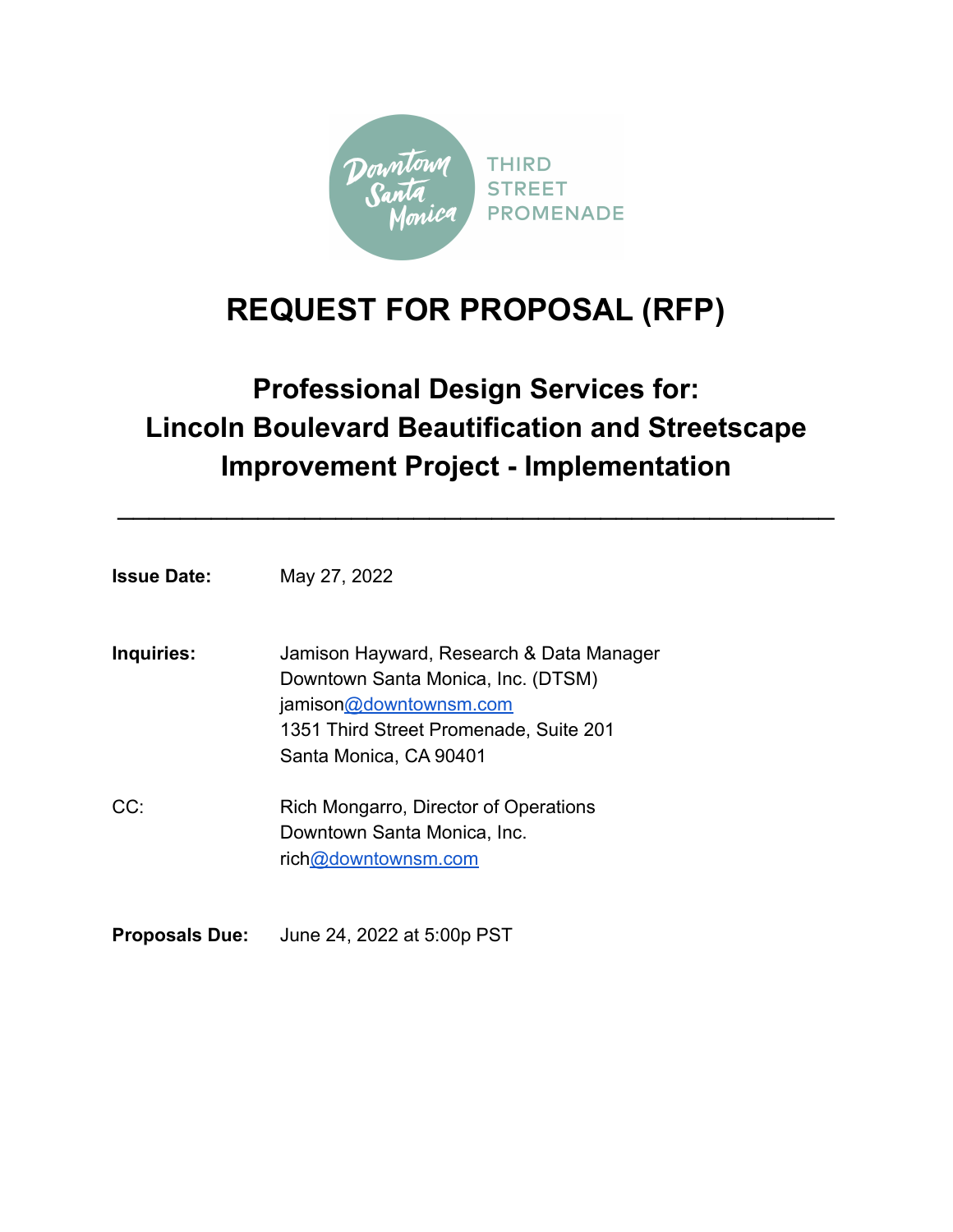## **INTRODUCTION**

Downtown Santa Monica, Inc. (DTSM) is a private 501c(3) non-profit organization that works with the City of Santa Monica to manage services and operations in Downtown Santa Monica while promoting economic stability, growth and community life within this unique neighborhood. This includes, but is not limited to, on-street placemaking, beautification, and capital improvements to enhance the experience of visitors and users alike. DTSM manages the Property-based Assessment District (PBAD) bounded by Ocean Avenue to the west, Wilshire Boulevard to the north, Lincoln Boulevard to the east, and the Santa Monica Freeway (I-10) to the south.

 $\_$  , and the set of the set of the set of the set of the set of the set of the set of the set of the set of the set of the set of the set of the set of the set of the set of the set of the set of the set of the set of th

**DTSM is soliciting proposals from qualified design, placemaking, or consulting teams interested in implementing a range of streetscape beautification plans for the five blocks of Lincoln Boulevard located within the Downtown Santa Monica service boundaries, roughly Wilshire Blvd. to the Santa Monica Freeway (I-10).**

## **BACKGROUND**

In 2016, Lincoln Boulevard was incorporated into the Downtown Santa Monica PBAD by way of a vote of the property owners. Lincoln Boulevard forms the eastern boundary of the DTSM PBAD and serves as a key gateway/entryway to the greater Downtown district. Additionally, Lincoln Boulevard connects directly to the I-10 Freeway and accommodates high levels of auto traffic during daylight and commute hours.

Despite its notoriety as one of the busiest - and most congested - vehicle thoroughfares in Santa Monica, Lincoln Boulevard is also home to a variety of thriving businesses, neighborhood amenities, and mixed-use developments. In recent years, the former state highway has come under local control, and is shifting away from auto-oriented uses (e.g. car washes, mechanic shops, drive through restaurants) to more neighborhood-serving retail (e.g. pet supplies, home furnishings, restaurants). However, the corridor lacks pedestrian-scaled infrastructure and enhancements that are typical of a street with its current uses. The existing street and sidewalk conditions vary in quality and character producing an unwelcoming and inconsistent streetscape environment.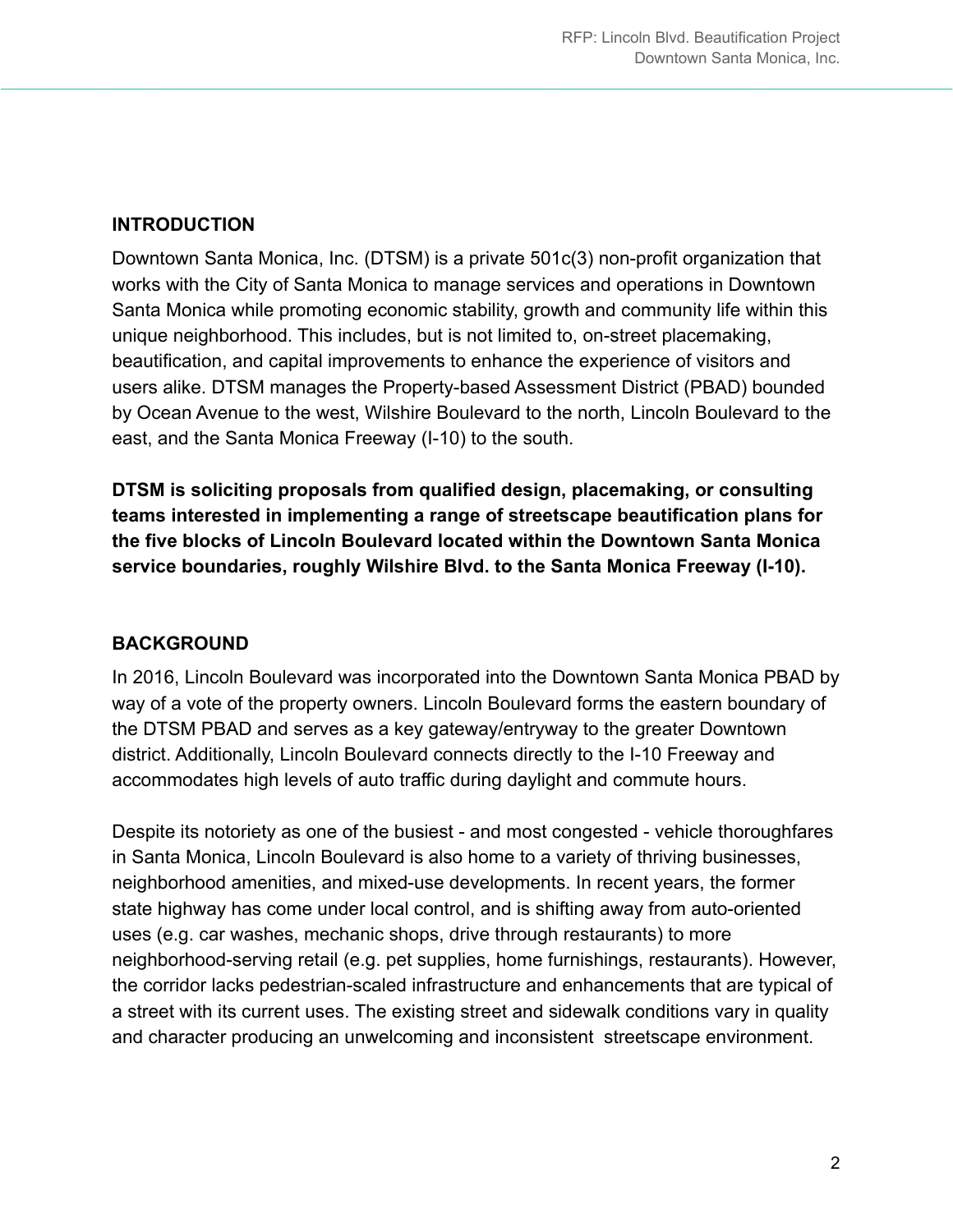The City of Santa Monica's 2010 Land Use and Circulation Element (LUCE) identified Lincoln Boulevard as an important mixed-use corridor and transition zone between the lower-scale residential neighborhood to the east and the Downtown district to the west. Updated development standards allow Lincoln Boulevard to flourish as a commercial and mixed-use corridor. Current and anticipated development along Lincoln Boulevard is expected to increase the activity of all user groups. The City of Santa Monica's Downtown Community Plan, adopted in 2017, identified the need for thoughtful streetscape and sidewalk improvements along Lincoln Boulevard especially as these developments - and subsequent expanded sidewalks - come online.

 $\_$  , and the set of the set of the set of the set of the set of the set of the set of the set of the set of the set of the set of the set of the set of the set of the set of the set of the set of the set of the set of th

In 2020, a request for proposal was issued for a professional design service to complete a conceptual streetscape beautification plan for Lincoln Boulevard. That preliminary design process resulted in a robust and useful plan identifying appropriate beautification and placemaking amenities, proposed locations of improvements, and general budgetary numbers. A set of six plans was agreed upon by the Lincoln Steering Comittee, and the Downtown Santa Monica Board of Directors approved and permitted the use of between \$400,000-\$450,000 dollars to implement the initial projects. The next step, and the function of this request for proposal, is the implementation of these plans- listed in the **Scope of Work** section. This project will include both design and implementation work.

## **PROJECT AREA**

Lincoln Boulevard from Olympic Boulevard (South) to Wilshire Boulevard (North), generally denoted below in the red box. The project spans five blocks (approximately 0.66 miles).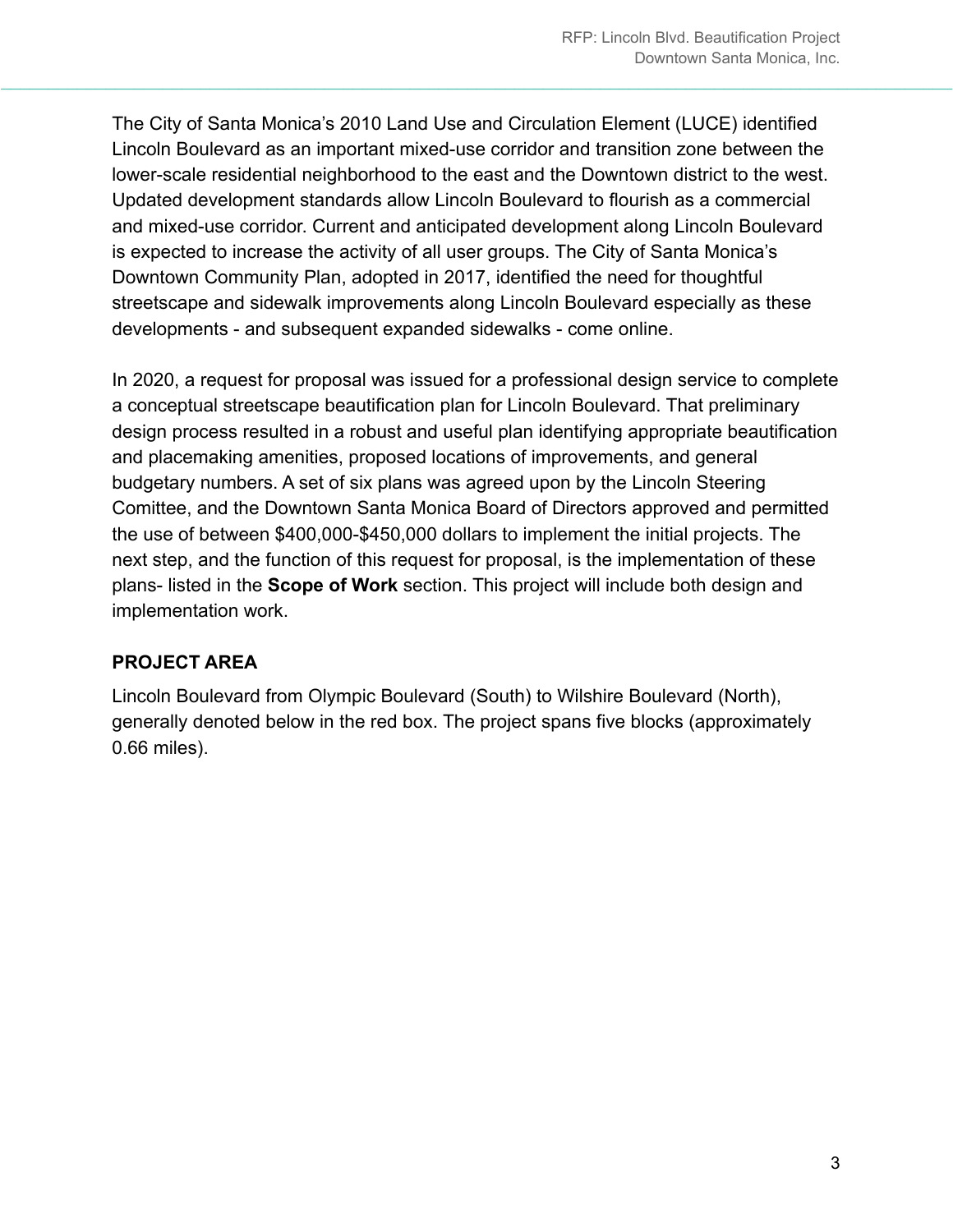

## **SCOPE OF WORK**

Downtown Santa Monica, Inc. is requesting proposals for professional placemaking services to implement the following placemaking improvements along Lincoln Boulevard between Olympic Boulevard to the south and Wilshire Boulevard to the north (5 blocks, approximately 0.66 miles).

- Lincoln Paving Pattern Expansion: \$100 per SF
- Utility Box Wraps: \$30,000
- Decorate Existing Light Poles: \$50,000
- Storefront Graphics (2): \$5,000 Per Grant (work with businesses, will likely be handled by DTSM staff)
- Monumental Gateway Signage: \$200,000
- String Lights over Sidewalks at Existing Developments: \$45,000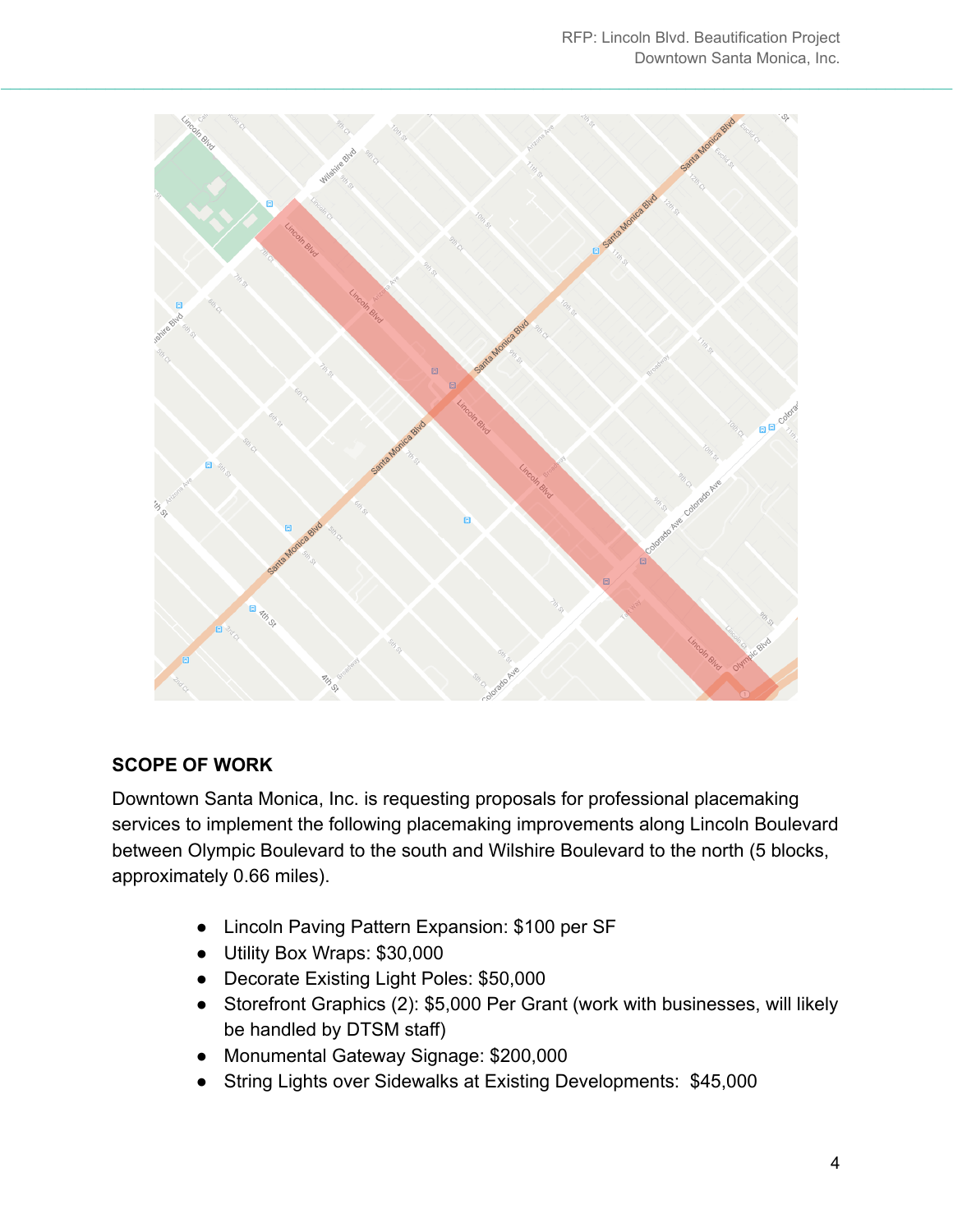This list and corresponding prices were agreed upon by the Lincoln Boulevard stakeholders. Mock-ups of the six selected plans are attached to this RFP and they include detailed descriptions of each design. The designs are conceptual and intended to serve as a guideline for the final form. The budget recommendations next to each project represent the maximum pricing and proposals that fall under the budget are encouraged.

 $\_$  , and the set of the set of the set of the set of the set of the set of the set of the set of the set of the set of the set of the set of the set of the set of the set of the set of the set of the set of the set of th

The plans are two-pronged: they focus on initiatives that provide Lincoln Boulevard with an identity and improve the streetscape. Lincoln Boulevard has a rich history as a terminus of Route 66 and design elements should embrace the history of the street. For example, the utility box wraps should apply creative elements that pay homage to the history of Linclon.The implementation plan should be rooted in proven placemaking methods and techniques.

More generally, the implementation of these projects is designed to:

- Enhance the pedestrian experience;
- Promote design elements that identify Lincoln Boulevard as a "gateway" to Downtown Santa Monica;
- Provide a cohesive design aesthetic comprised of unique elements and components;
- Be bold, embrace color and greenery;
- Prioritize elements that have a light touch but big impact.

If the projects are completed to the satisfaction of the Lincoln Steering Committee members, there is an option to extend the contract for additional streetscape and beautification projects.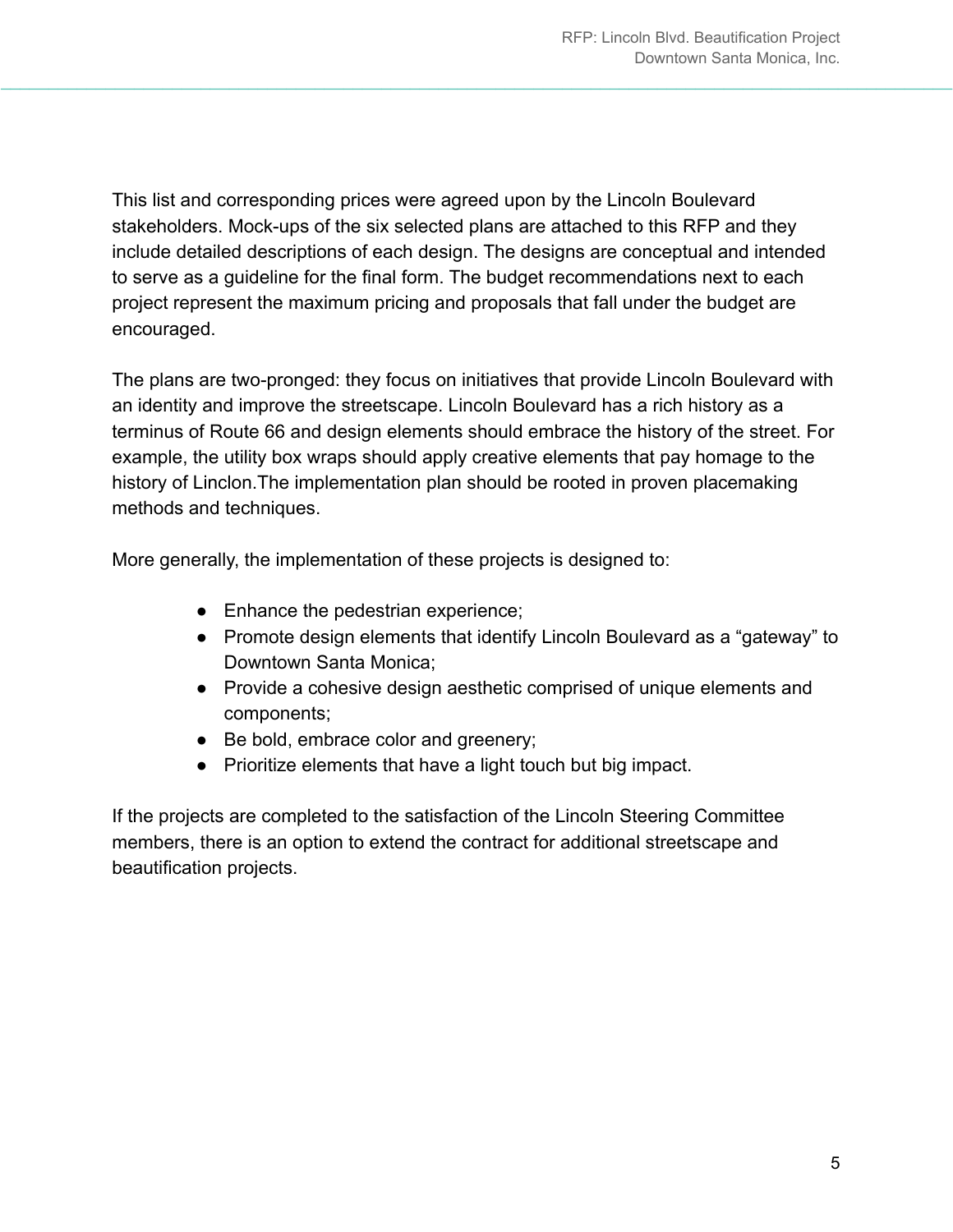#### **FINAL DELIVERABLES**

This project will result in the implementation of the initial six Lincoln Boulevard corridor beautification project plans. It is expected that this implementation plan will include, but is not limited to, costs associated with sourcing and installing the corridor amenities, as well as a robust written proposal as seen below in **Submission Requirements**.

 $\_$  , and the set of the set of the set of the set of the set of the set of the set of the set of the set of the set of the set of the set of the set of the set of the set of the set of the set of the set of the set of th

The selected organization will oversee the implementation of the project, and work hand-in-hand with Downtown Santa Monica, Inc. and the Lincoln Steering Comittee.

#### **SCHEDULE**

| May 26, 2022     | <b>RFP Released</b>                   |
|------------------|---------------------------------------|
| June 24, 2022    | Submissions Due (5 PM PDT)            |
| July 12-20, 2022 | Candidate Interviews                  |
| July 24, 2022    | Winning Firm Notified/Project Kickoff |

#### **SUBMISSION REQUIREMENTS**

**Cover Letter** - Include a summary of your firm's interest in this project and your understanding of the services needed and topics addressed. Explain why your firm is best qualified to provide these services and outline any special or unique qualities that would distinguish your proposal (i.e. experience working with municipalities). In addition, include some mock-ups for the designs of the project, a DTSM brand guideline is attached below and feel free to follow the guidelines or add a creative touch. Please include firm name, address, phone number, email, and website.

**Project Approach** - Describe how your organization will approach the implementation and design of the projects and include your organizations approach to working with vendors and sub-contractors. Please include information on project costs (i.e. if your projected costs are in line with the overall budget, as well as the projected cost for each individual project).

**References** - Please include at least two (2) professional references with full contact information.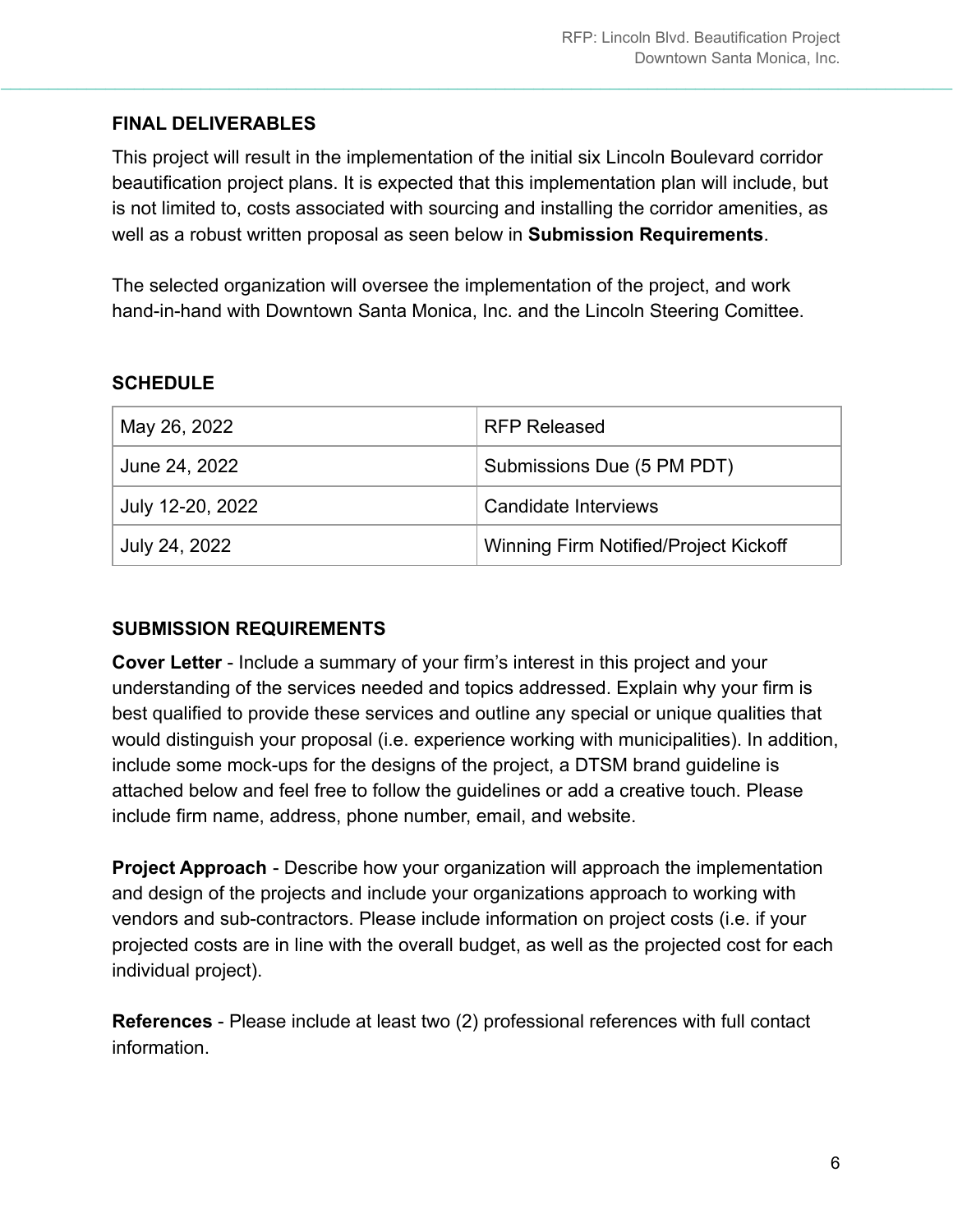**Work Samples** - Please include as many work samples as you see fit to adequately showcase your firm's capability as it relates to public space placemaking or streetscape beautification, preferably projects in the Los Angeles or Santa Monica area. Other information that you believe highlights your firm's ability and capacity may also be included here.

 $\_$  , and the set of the set of the set of the set of the set of the set of the set of the set of the set of the set of the set of the set of the set of the set of the set of the set of the set of the set of the set of th

**Project Team** - Please include brief resumes or descriptions of the individual(s) who will lead or manage this project.

**Budget** - Estimate anticipated compensation for the scope and duration of the project contract. Please note current scope and corresponding budget should be reflective of both the professional design services and inclusive of material sourcing or fabrication expenses. As mentioned previously, the budget recommendations next to each project represent the maximum pricing and budget proposals that fall under the budget are encouraged.

## **PROPOSAL SUBMISSION**

All proposals are due by 5:00p on June 24, 2022. Late submissions may not be considered. Both paper and electronic submissions will be accepted. Please submit all applications to the following mailing and/or email address:

Jamison Hayward, Research & Data Manager Downtown Santa Monica, Inc. 1351 Third Street Promenade, Suite 201 Santa Monica, CA 90401 jamison@downtownsm.com

## **TOTAL COST**

This is a request for proposals and the exact final price will be negotiated with the selected design team. We ask each submission to include a rough budget estimate and/or budget range. The budget is set at \$400,000-\$450,000 for the range of projects, which includes both project and administrative costs. The costs and budget may grow with additional projects.

## **VENDOR SELECTION AND EVALUATION**

At its sole discretion, DTSM reserves the right to withdraw this request for qualifications without notice; accept or reject any or all proposals; and accept submissions which deviate from the request for qualifications as seems appropriate and in its best